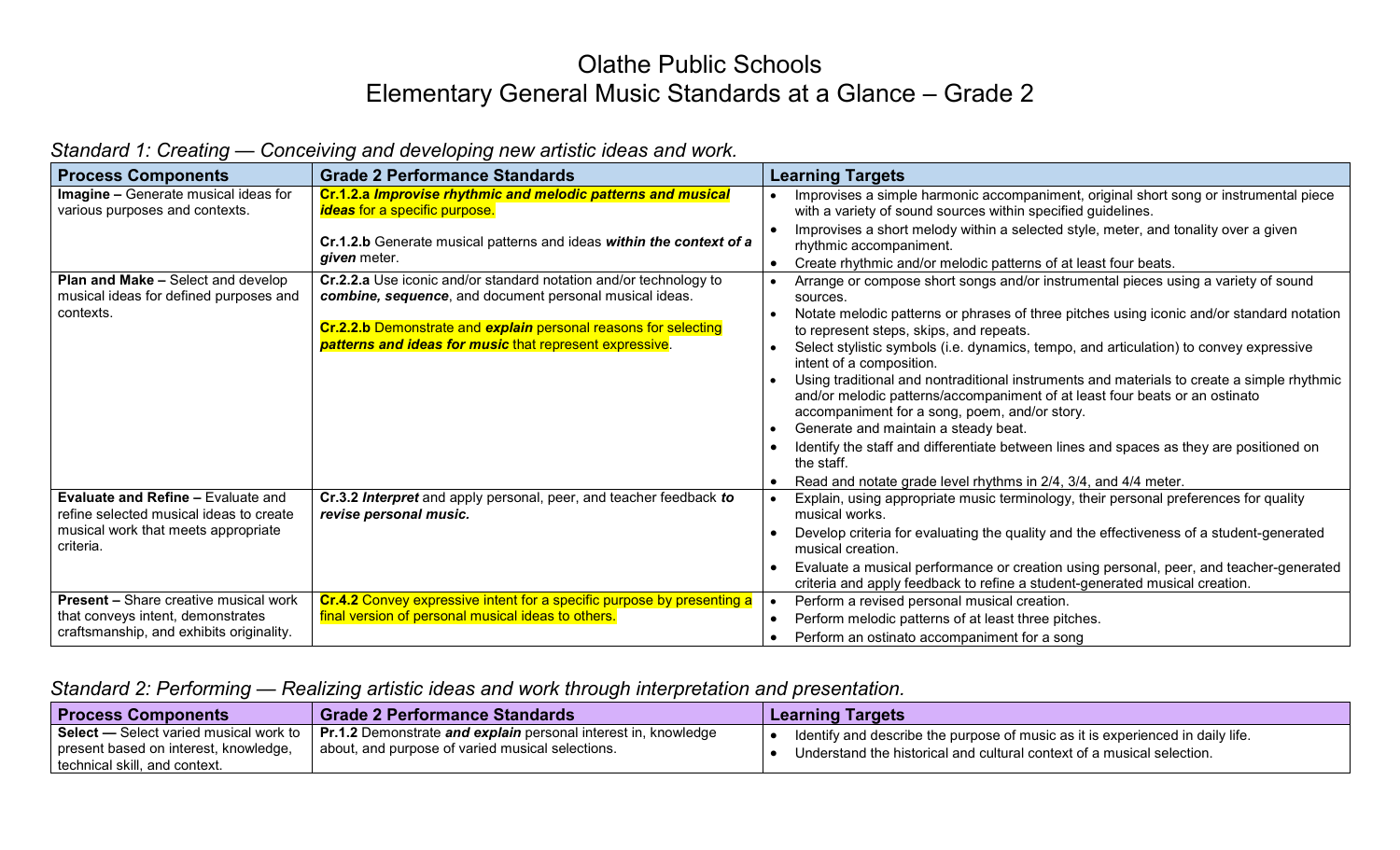| <b>Process Components</b>                                                                                                                                        | <b>Grade 2 Performance Standards</b>                                                                                                                                                                                     | <b>Learning Targets</b>                                                                                                                                                                                                                                                                                                                                                                                                                                                                                                                                                                                                                                                                                                                                                                                                                                                                                                                                                                                                                                                                                                                                         |
|------------------------------------------------------------------------------------------------------------------------------------------------------------------|--------------------------------------------------------------------------------------------------------------------------------------------------------------------------------------------------------------------------|-----------------------------------------------------------------------------------------------------------------------------------------------------------------------------------------------------------------------------------------------------------------------------------------------------------------------------------------------------------------------------------------------------------------------------------------------------------------------------------------------------------------------------------------------------------------------------------------------------------------------------------------------------------------------------------------------------------------------------------------------------------------------------------------------------------------------------------------------------------------------------------------------------------------------------------------------------------------------------------------------------------------------------------------------------------------------------------------------------------------------------------------------------------------|
| Analyze - Analyze the structure and<br>context of varied musical works and<br>their implication for performance.                                                 | Pr.2.2.a Read and perform rhythmic patterns using iconic or standard<br>notation in selected music.<br>Pr.2.2.b Demonstrate knowledge of music concepts in music from a<br>variety of cultures selected for performance. | Identify and describe the various musical elements used within musical works from<br>various cultures and historical eras.<br>Identify AB form and other musical patterns within a selected work.<br>Read, echo, and perform rhythmic and melodic patterns of at least three pitches to<br>identify potential musical challenges.<br>Read and identify by name or function, symbols for rhythm, pitch, articulation, dynamics,<br>tempo, and form.<br>Compare contrasting musical works by identifying how the musical elements are used to<br>create different musical effects.<br>Perform an ostinato accompaniment for a song.<br>Read and notate on the staff using simple pitch icons to represents steps, skips, and<br>repeats.<br>Identify the staff and treble clef lines and spaces using the musical alphabet.<br>Differentiate between lines and spaces as they are positioned on the staff.<br>Read, notate, and perform grade level rhythms in 2/4, 3/4, and 4/4 meter.<br>Perform a melodic ostinato accompaniment for a song.<br>Read notate and perform grade level rhythms in 2/4, 3/4, and 4/4 meter.<br>Sing using simple types of harmony. |
| <b>Interpret — Develop personal</b><br>interpretations that consider creators'<br>intent.                                                                        | <b>Pr.3.2 Demonstrate understanding of expressive qualities and how</b><br>creators use them to convey expressive intent.                                                                                                | Identify expressive qualities found in selected musical works.<br>Explain how expressive qualities found in selected musical works can be used to convey<br>the composer's intent.<br>Identify and apply traditional symbols and terms for dynamics.                                                                                                                                                                                                                                                                                                                                                                                                                                                                                                                                                                                                                                                                                                                                                                                                                                                                                                            |
| Rehearse, Evaluate, and Refine -<br>Evaluate and refine personal and<br>ensemble performances, individually or<br>in collaboration with others.                  | Pr.4.2.a With limited guidance, apply and generate feedback to<br>improve the expressive qualities of music.<br>Pr.4.2.b Rehearse to refine technical accuracy and expressive<br>qualities.                              | Through rehearsal, apply feedback to refine the individual and/or group performance.<br>Evaluate a musical performance using teacher-generated criteria.<br>$\bullet$                                                                                                                                                                                                                                                                                                                                                                                                                                                                                                                                                                                                                                                                                                                                                                                                                                                                                                                                                                                           |
| <b>Present -</b> Perform expressively, with<br>appropriate interpretation and technical<br>accuracy, and in a manner appropriate<br>to the audience and context. | Pr.5.2.a Perform music for a specific purpose with expression and<br>technical accuracy appropriately for the audience.<br>Pr.5.2.b Demonstrate performance decorum and audience<br>etiquette.                           | Perform using a developmentally appropriate voice or instrument timbre while<br>maintaining accurate pitch, correct posture, and precise articulation.<br>Perform music from various genres and cultures with a steady beat and accurate rhythm<br>in simple meters.<br>Perform vocally or instrumentally developmentally appropriate songs using expressive<br>qualities to communicate an interpretation of a given song.<br>Demonstrate developmentally appropriate performance decorum and audience etiquette.                                                                                                                                                                                                                                                                                                                                                                                                                                                                                                                                                                                                                                              |

## *Standard 3: Responding — Understanding and evaluating how the arts convey meaning.*

| <b>Process Components</b>      | ∣ Grade 2 Performance Standards                                                                     | <b>Learning Targets</b>                                                        |
|--------------------------------|-----------------------------------------------------------------------------------------------------|--------------------------------------------------------------------------------|
|                                | Select — Choose music appropriate for   Re.1.2 Demonstrate and explain and demonstrate how personal | ldentify and describe the purpose of music as it is experienced in daily life. |
| a specific purpose or context. | <u>l interests and experiences influence musical selection for specific</u>                         | Identify preferred music selections for various purposes.                      |
|                                | purposes.                                                                                           | Explain how personal interests and experiences influence their preference.     |